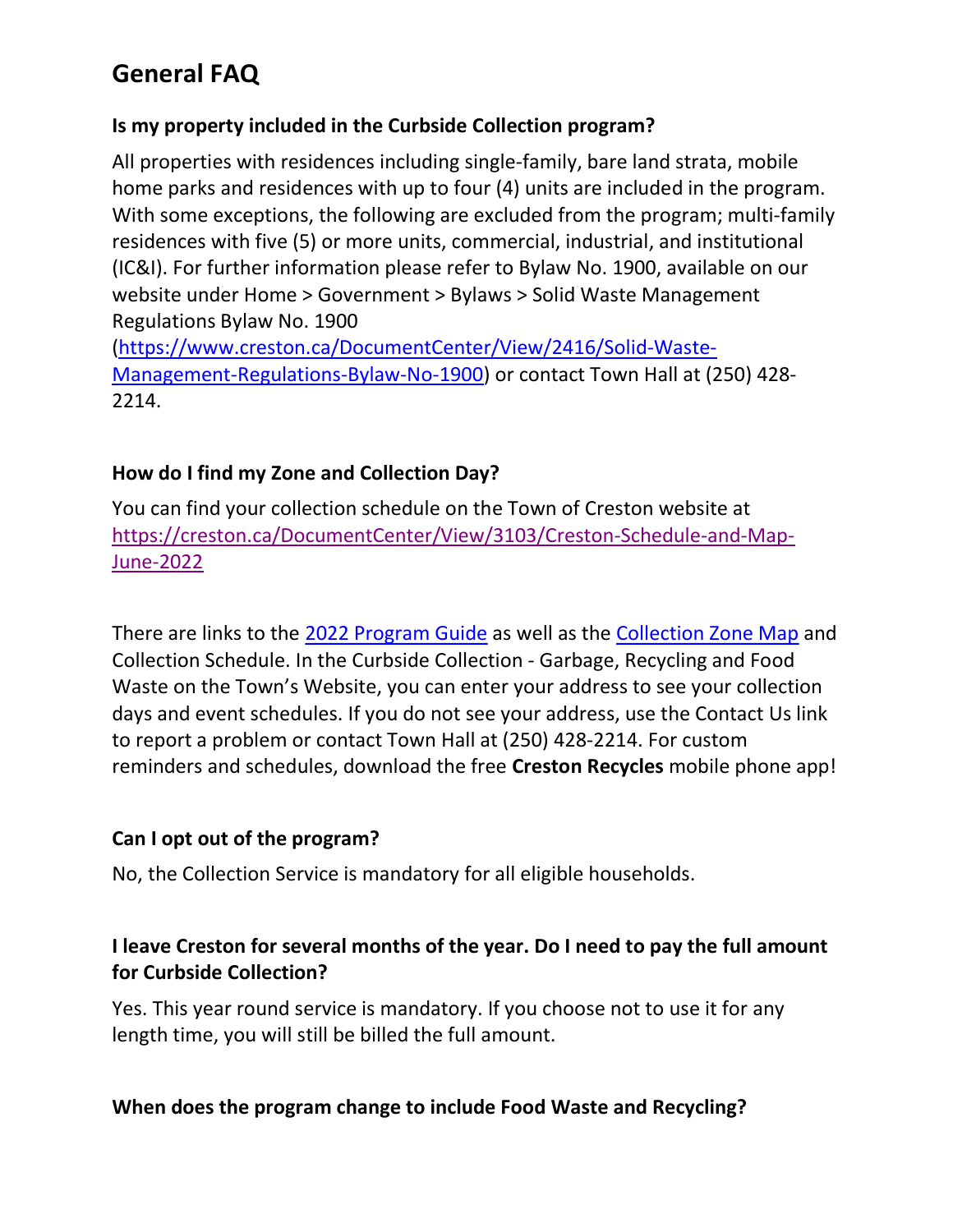Food waste collection begins on June 21, 2022 and Recycling begins on June 28, 2022.

### What services are provided?

As of June 21, 2022 the revised curbside collection program includes the following:

- $\triangleright$  Weekly food waste collection
- $\triangleright$  Bi-weekly garbage collection (every second week)
- $\triangleright$  Bi-weekly recyclables collection (every second week alternating with garbage collection)
- $\triangleright$  Bi-annual (Spring and Fall) yard waste collection

Food waste is collected in a Town-supplied green cart, garbage is collected in plastic garbage bags, which may be placed in a garbage can with a maximum volume of 120L, and recyclables will be collected in a Town-supplied blue box. Recyclables will not be collected in single use plastic bags.

View the Food Waste, Recycling, Garbage and Yard Waste FAQ's below for more information.

## How much material can I put out for collection?

The limits for each waste stream are as follows:

- $\triangleright$  Food Waste: One Town supplied food waste cart containing a maximum of 18 Kg (40 lbs) of food waste every week
- $\triangleright$  Recycling: Unlimited quantities (in bins) every second week
- Garbage: One 23kg (50 lbs) 120L container or 2 Regular sized black garbage bags (65cm x 83cm) weighting approx. 11.5kg (25 lbs) each. every second week (alternating with recycling collection)

See the FAQs under Food Waste and Garbage for how to deal with quantities that exceed these limits.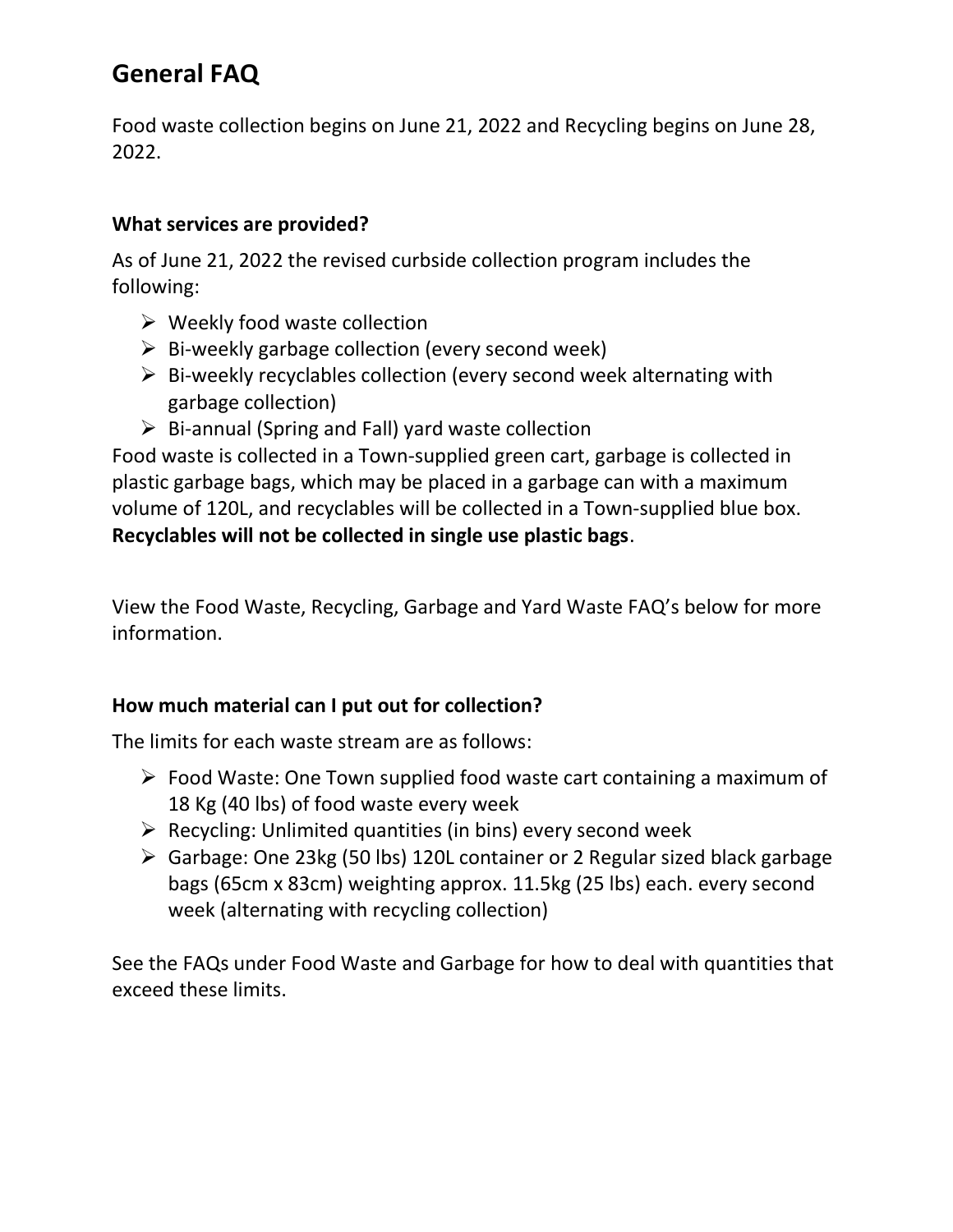#### Does the Town provide the necessary containers?

After June 6, 2022, the Town will provide the following containers to eligible dwellings for curbside collection:

- $\triangleright$  A kitchen catcher (7 L) that you keep in your kitchen for food waste
- $\triangleright$  A Food Waste Cart (45 L) that you will take to the curb for collection
- $\triangleright$  A recycling bin (83 L) that you will take to the curb for your recycling collection

Curbside bins will have serial numbers for tracking but it is recommended that you keep track of your containers by labeling them with your address!

If you move – leave your bins.

#### What if I'm not home when my containers are dropped off?

Please arrange to have a friend or a neighbour bring your containers inside if you are not able to when they are dropped off at your home.

## Where do I put my containers on collection day?

Containers must be placed at the curb so they are visible and accessible for the collectors, and will not block roadways, driveways or sidewalks. For more information, visit the "Collection Requirements" on the Town of Creston website at https://creston.ca/2431/Collection-Requirements

#### What time will collection take place at my residence?

Collection may take place any time between 7:00 AM and 4:30 PM on your collection day. The Collection Routes are subject to change without warning – meaning they may arrive at your residence earlier or later than they have on previous collection days. To make sure your material is always collected, have your containers placed at the curb before 7:00 AM on your collection day. Do not put your containers at the curb any earlier than 5am, the morning of your collection day.

If collection has not taken place at your house by 4:30 PM on your collection day, contact Tip-It Waste Solutions at (250) 428-9887.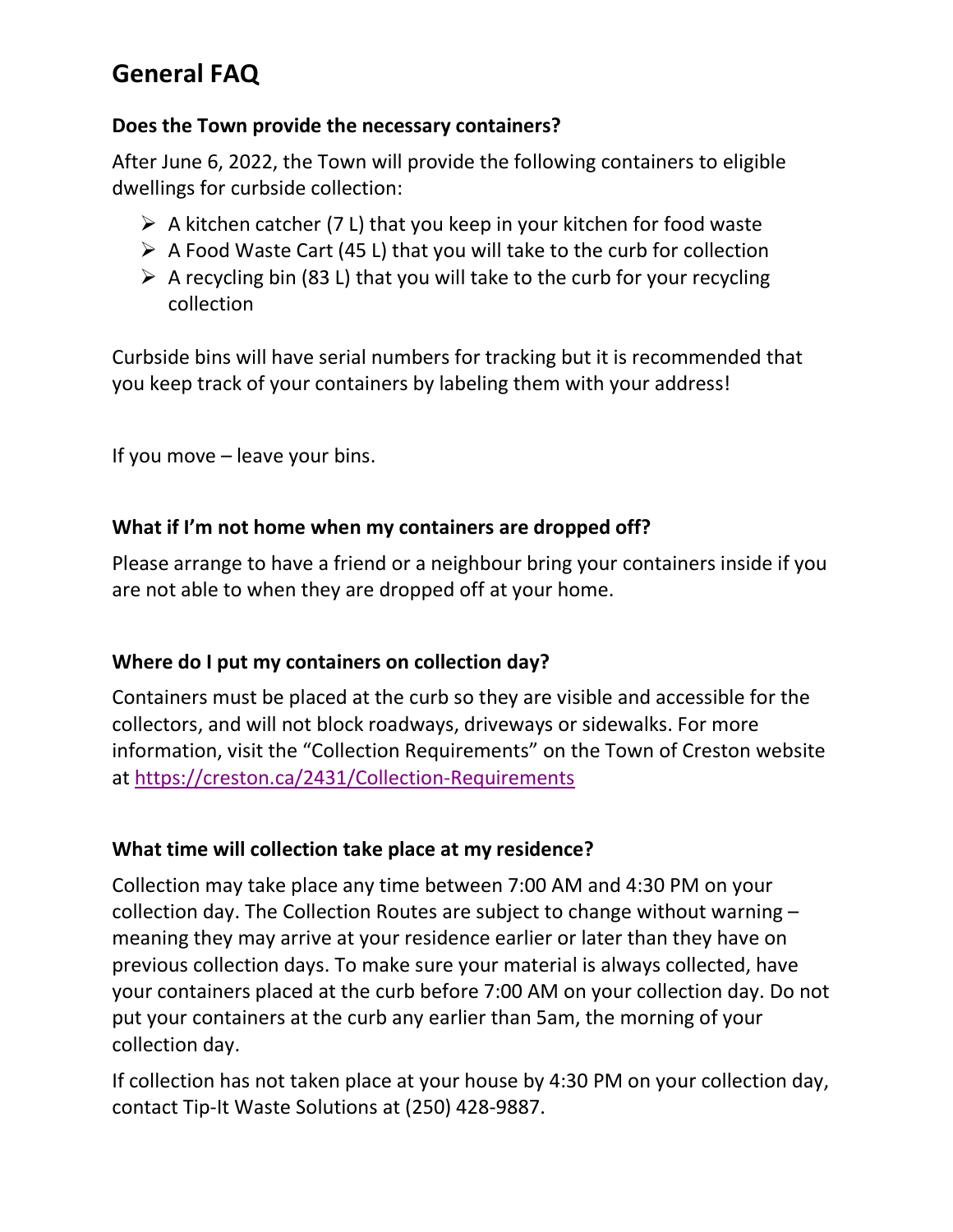#### What is the Creston Recycles App?

The Creston Recycles app can be downloaded free from the Apple App Store or Google Play. Features of the app include:

- $\triangleright$  Personalized notifications and reminders for regular collection schedules and special events via email, text message or phone call;
- $\triangleright$  Printable schedules for collection days and events;
- $\triangleright$  Collection and event schedules can be exported to your everyday calendars (Outlook, iCal or Google Calendar);
- $\triangleright$  Receive emergency or non-emergency notifications for news, events, scheduling changes and other information from the Town.
- $\triangleright$  Access to the message board where News and Updates are posted;
- $\triangleright$  Report problems regarding missed collections, service complaints and issues with the app itself;
- $\triangleright$  Details for how to properly prepare your materials for Curbside Collection in the "Collection Requirements" section,
- $\triangleright$  "What goes where?" search tool that allows you to look up materialspecific collection or drop-off requirements.

#### Do I have to pay for a second service for a suite?

Yes, secondary suite collection service is mandatory upon registration with the Town.

After June 1, 2022, the Town will provide the following containers to applicable secondary suites registered with the Town:

- $\triangleright$  A kitchen catcher (7 L) that you keep in your kitchen for food waste
- $\triangleright$  A Food Waste Cart (45 L) that you will take to the curb for collection
- $\triangleright$  A recycling bin (83 L) that you will take to the curb for your recycling collection

Curbside bins will have serial numbers for tracking but it is recommended that you keep track of your containers by labeling them with your address!

If you move – leave your bins.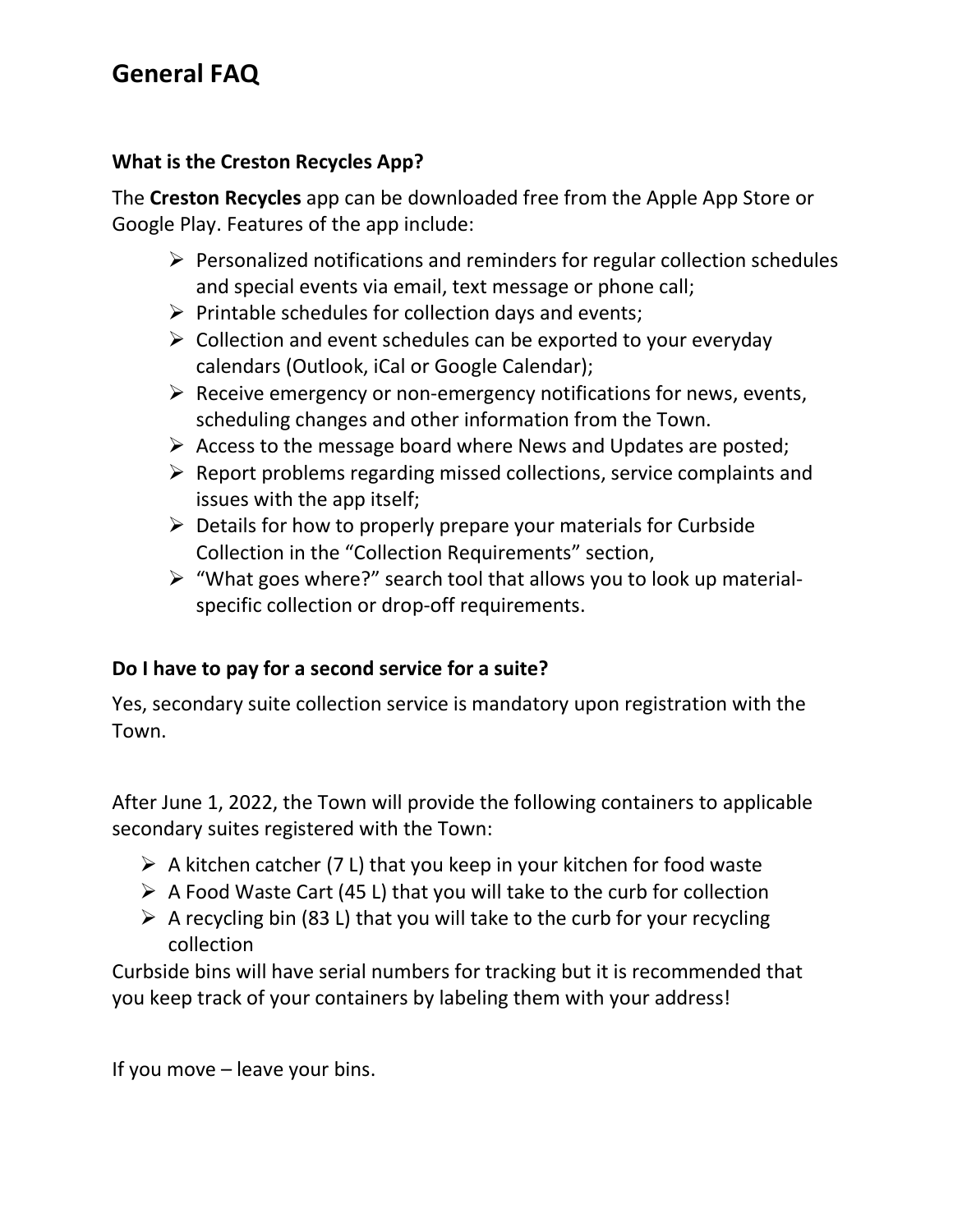Owners of Secondary Suites included in the Town's Solid Waste Disposal System shall also be issued 26 Garbage Collection Tags for garbage collection per unit, in January of each year. Garbage is collected in Regular sized black garbage bags (65cm x 83cm), which may be placed in a garbage can of maximum 120L. Additional Garbage Collection Tags can be purchased at Town Hall.

Food waste is collected in a Town-supplied green cart and recyclables will be collected in a Town-supplied blue box. Recyclables will not be collected in single use plastic bags.

See the FAQ's below for what to do with extra Garbage and Food Waste. Recycling remains unlimited – refer to the Recycling FAQs below on how to deal with extra recycling.

## Why was my garbage/food waste/recycling left at the curb on my Collection Day?

There are multiple reasons why your Curbside materials may have not been collected.

- $\triangleright$  If your container was not out in time, the collector may have already passed your house and your material will not be collected. To make sure your curbside containers are collected each week, have your containers placed at the curb prior to 7:00 AM on your collection day.
- $\triangleright$  During the winter it is difficult to access some regions during or after a snowfall. The safety of the drivers is top priority – if they feel they cannot access an area, they will return to the area and perform collection when conditions are safe.
- $\triangleright$  Containers will not be accepted if they exceed the number, size or weight maximums for collection. In this case, a sticker will be left on your bag or container by the collector.
- $\triangleright$  Food waste will not be accepted if it is not set out for collection in a Town of Creston branded green bin.
- $\triangleright$  Containers will not be accepted if they contain contaminants. In this case, a sticker will be left on your on your container by the collector.